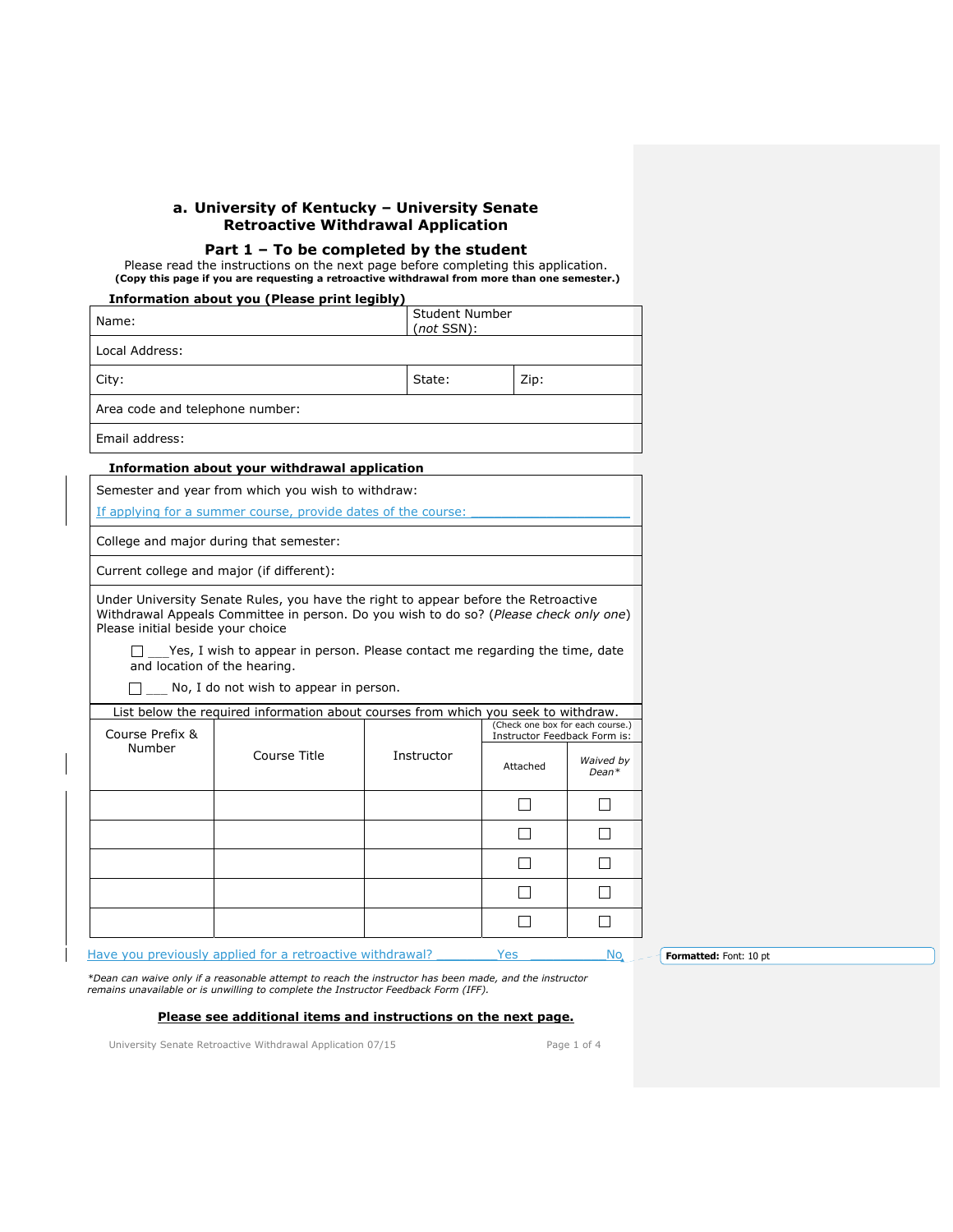### **Part 1 – To be completed by the student (continued)**

#### **You** *must* **attach the following items to this application:**

- 1. A completed Instructor Feedback Form for *each course* from which you seek to withdraw, unless a reasonable attempt at contact has been made yet the instructor is unavailable or unresponsive. In such cases only, the dean of the college can waive the requirement.
- 2. A detailed personal statement which explains:
	- **a. your serious illness, serious personal or family problem, serious financial difficulty,** *or* **a permanent disability verified by the Disability Resource Center and diagnosed** *after* **the semester in question; and**
	- **b. why you did not withdraw during the semester in question.**
- 3. Documentation supporting the rationale in 2 above. **In the case of medical reason(s), a letter1 from a medical professional is required.** Total paperwork for this item should not exceed 15 pages.

I verify by my signature below that the required above information: has been submitted; is complete; and is correct to the best of my knowledge, and I hereby request a retroactive withdrawal from the semester(s) indicated.

Signature: Note: Note: Note: Note: Note: Note: Note: Note: Note: Note: Note: Note: Note: Note: Note: Note: Note: Note: Note: Note: Note: Note: Note: Note: Note: Note: Note: Note: Note: Note: Note: Note: Note: Note: Note: N

 $\overline{a}$ 

### INCOMPLETE APPLICATIONS WILL NOT BE CONSIDERED.

\* \* \* \* \*

#### **Instructions for the Student – Please Read Carefully**

**How to apply.** This application must be completed and submitted to the academic dean of the college in which you were enrolled during the semester from which you wish to withdraw. You should consult with that dean for further guidance before you submit the application. If you wish to make multiple semester requests to withdraw, you must complete a separate application for each semester from which you wish to withdraw.

**When to apply.** Your completed application – *including* all required attachments – must be received in the dean's office within two years from the last day of classes of the semester from which withdrawal is requested AND prior to graduation<sup>2</sup>

**List of courses and course information.** *Typically, a student may withdraw from a given semester only if the withdrawal is from all classes.* If you choose to apply to withdraw from some but not all classes for a semester and your application is denied, that denial does not preclude you from reapplying to withdraw from all the classes in<br>that semester, so long as the new application is submitted to your dean within the required time period. A g E, XE, or XF as a result of an academic offense may be changed to a W only by a petition to the University Appeals Board and only after a retroactive withdrawal for the semester in which the grade was assigned is granted.

**Instructor Feedback Forms.** You must submit a completed Instructor Feedback Form from each instructor listed on Page 1. The dean who will review your application can waive this requirement, if a reasonable attempt has been made to reach the instructor and the instructor is unavailable or is unwilling to complete the IFF.

**After the application is completed by you**, you must submit it to the academic dean of the college in which you were enrolled during the semester from which you wish to withdraw. The dean or dean's designee will determine whether or not to support your application and will, in either event, forward the completed application to the University Senate's Retroactive Withdrawal Appeals Committee (SRWAC). The dean's actions will normally occur within 30 days of receipt of your completed Part 1 of this Application.

**Proceedings before the SRWAC.** If you wish to appear before the SRWAC in person, you must indicate so on Part I of the form. You have the right to appear before the SRWAC to present your case as well as to answer any<br>questions SRWAC members might have<sup>3</sup>. The SRWAC's decision will normally be made within 30 days of receipt of the completed application from the academic dean. Your current dean will notify you in writing of the SRWAC's decision. If your application is granted, the withdrawal will be processed by the Registrar.

University Senate Retroactive Withdrawal Application 07/15 Page 2 of 4

**Formatted:** Font: Bold **Formatted:** Font: Bold **Formatted:** Font: Bold

**Commented [DJ1]:** If the change at 5.1.8.5(A4) is approved, this should be changed to "three"

<sup>&</sup>lt;sup>1</sup> In cases of injury and physical/mental illness, you must include a *diagnosis* by a medical professional.<br><sup>2</sup> Please note that a student's status in a course cannot be changed after graduation. It is therefore incumben

before graduation; or, remove their application for graduation until after the SRWAC has rendered a decision.<br><sup>3</sup> You may be represented before the SRWAC by an attorney or other designated individual, per *Senate Rule 5.1.*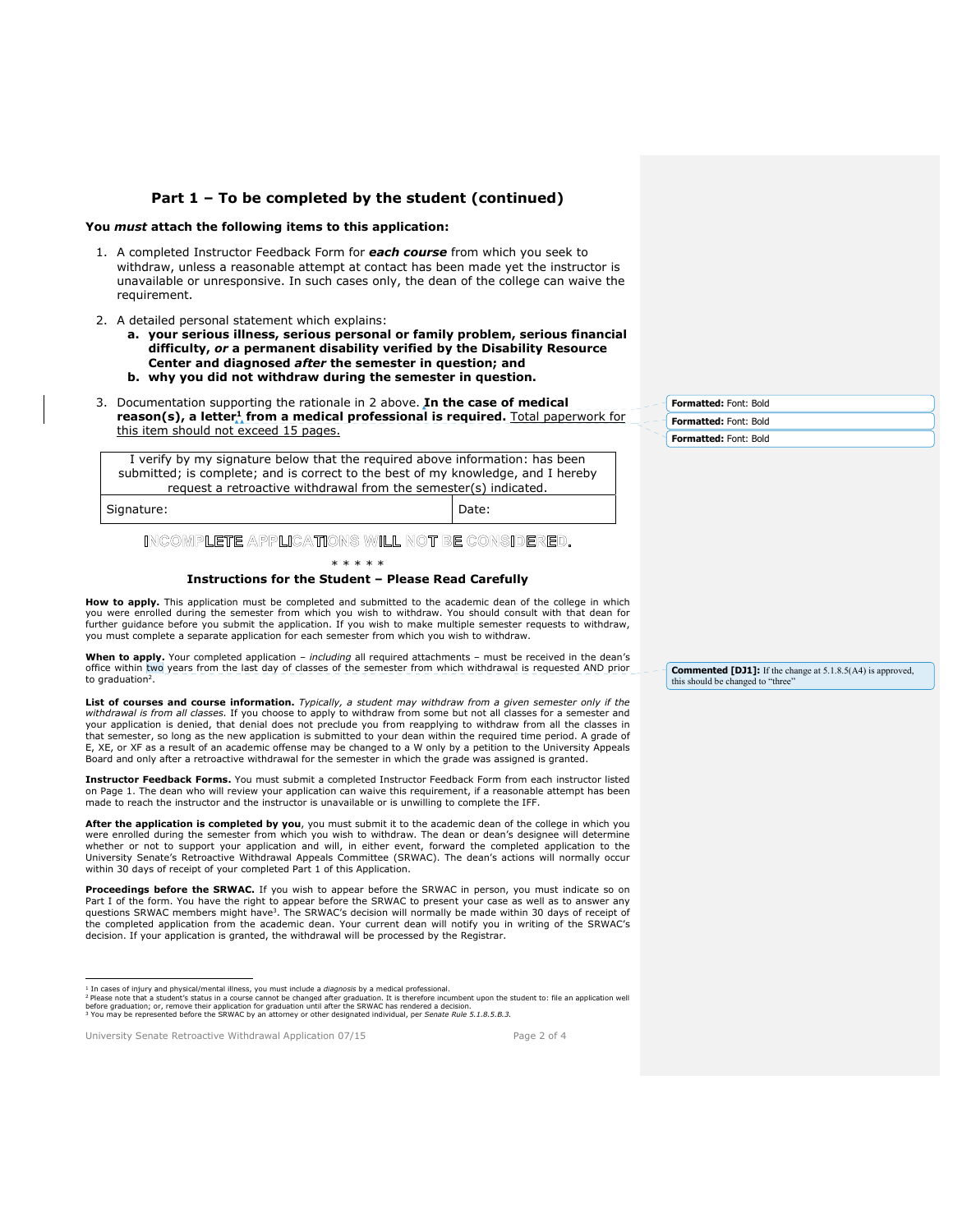## **Part 2 – To be completed by the dean of the college in which the student was enrolled during the semester in question**

Please read the instructions before completing this application.

### **Acknowledgement of Receipt of Application**

| Date of receipt of application in Dean's office    |              |  |  |
|----------------------------------------------------|--------------|--|--|
| Employee receiving application with email address: |              |  |  |
| Signature:                                         | Printed name |  |  |
|                                                    |              |  |  |
| Email:                                             |              |  |  |

### **Information on Individual Completing this Part 2**

Dean or Dean's designee reviewing this application (please print):

Title (if other than Dean):

Office Address: Speed Sort:

Email: Telephone:

Student's Name:

Student's Name:

# **Please indicate which of the following procedures have been completed:**

| I consulted with the student and informed the student of the required procedures<br>for the college's review of the student's application.                                                                                                                                                                                              |       |
|-----------------------------------------------------------------------------------------------------------------------------------------------------------------------------------------------------------------------------------------------------------------------------------------------------------------------------------------|-------|
| I have reviewed the application, including all necessary supporting materials.                                                                                                                                                                                                                                                          |       |
| I have included an unofficial copy of the student's transcript with this application.                                                                                                                                                                                                                                                   |       |
| I have prepared a detailed letter to the University Senate Retroactive<br>Withdrawal Appeals Committee (SRWAC) outlining: (1) the reasonable attempts at<br>contact for missing Instructor Feedback Forms (if applicable); and (2) my<br>recommendation to support or not support the student's request, and my rationale<br>therefore. |       |
| Signature of Dean or Dean's designee:                                                                                                                                                                                                                                                                                                   | Date: |